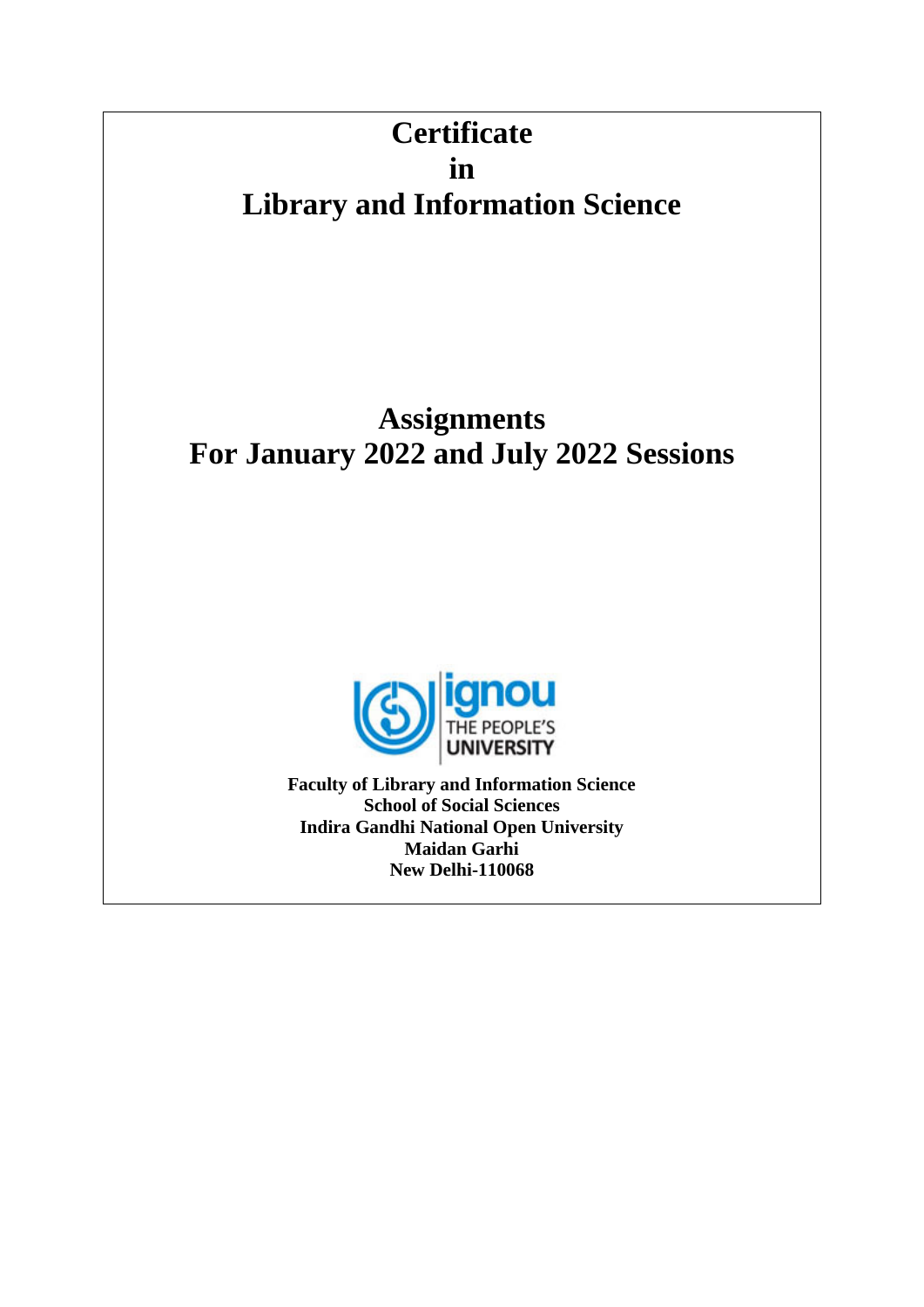# **DATES FOR SUBMISSION OF ASSIGNMENTS**

### **FOR JANUARY SESSION**

**th March 2022**

**FOR JULY SESSION** 

**th September 2022**

# **WHERE TO SUBMIT THE ASSIGNMENTS**

# **Kindly submit your assignments at the concerned Study Centre within the due dates as mentioned above**

*Jan 2022*

*© Indira Gandhi National Open University, 2022*

*All rights reserved. No part of this work may be reproduced in any form, by mimeograph or any other means, without permission in writing from the Indira Gandhi National Open University.*

*Further information on Indira Gandhi National Open University courses may be obtained from the University's office at Maidan Garhi, New Delhi-110 068 or visit university's web site http://www.ignou.ac.in.*

Printed and published on behalf of the Indira Gandhi National Open University, New Delhi by the Director, School of Social Sciences.

Laser Typeset by: Printed at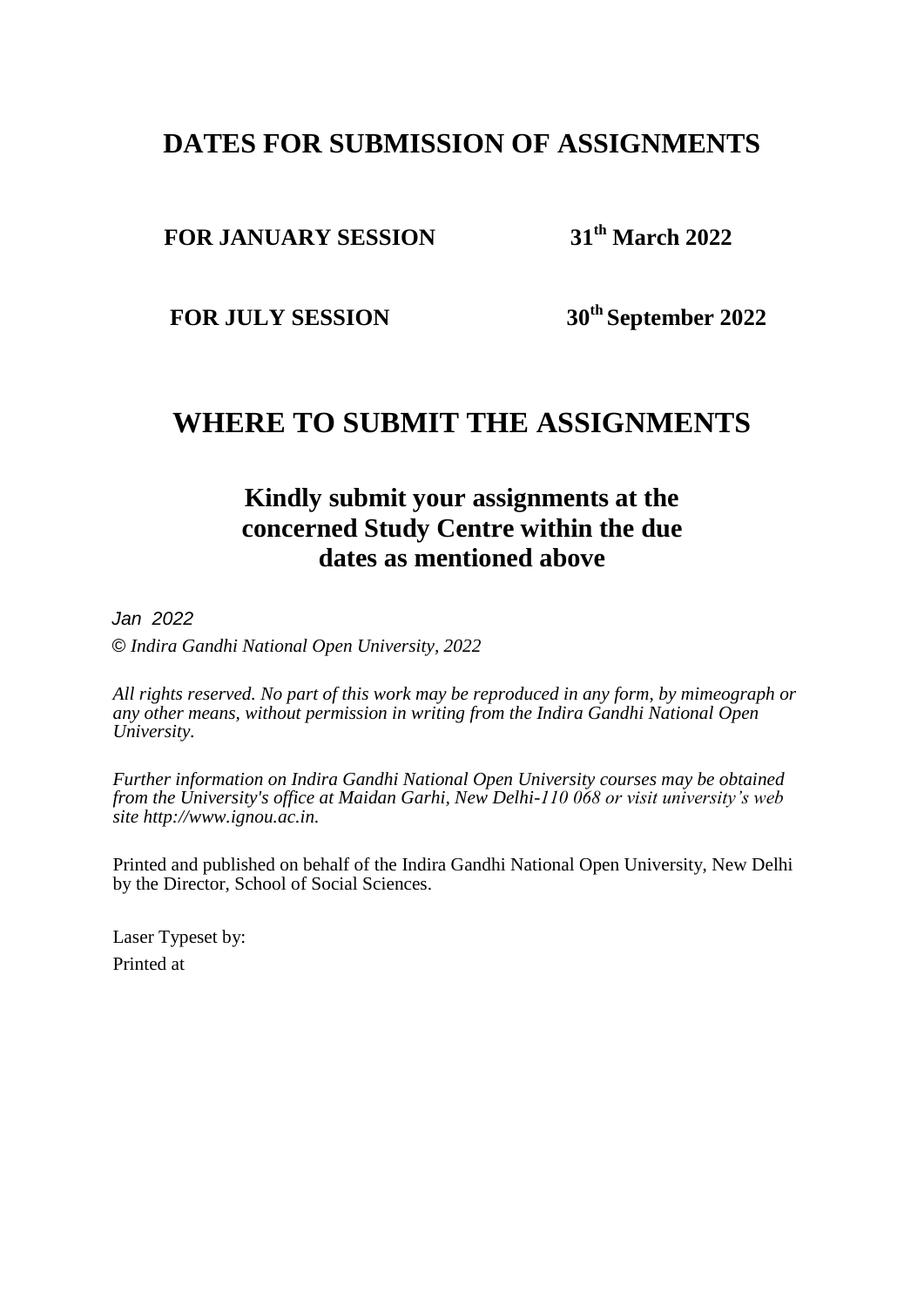### **CONTENTS**

## **Page No.**

| <b>Instructions for Assignments</b> |  |                                                     |    |
|-------------------------------------|--|-----------------------------------------------------|----|
|                                     |  | <b>BLI-011</b> : Libraries: an Introduction         | 6. |
|                                     |  | BLII-012 : Document Processing and Organisation     |    |
|                                     |  | BLII-013 : Information Sources and Library services | 10 |
|                                     |  | <b>BLII-014 : ICT in Libraries</b>                  |    |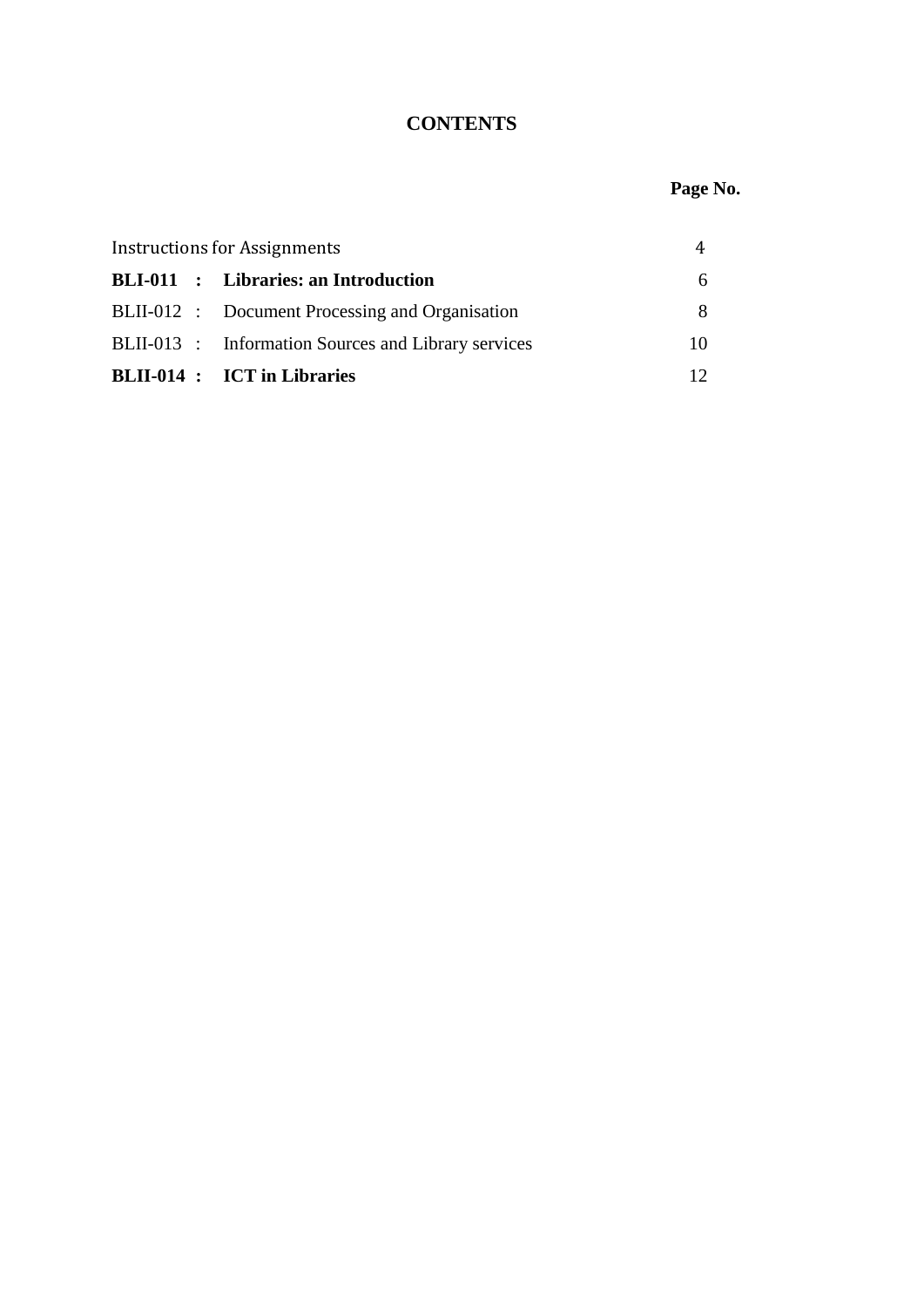# **INSTRUCTIONS FOR ASSIGNMENTS:**

- 1) As part of CLIS Programme, each candidate has to do one assignment each in all the courses.
- 2) Assignments carry 30% weightage in the continuous evaluation of a course. The Term End Examination carries 70% weightage. Hence, the marks/grade you get in your assignments will be counted in your final result. Candidates are, therefore, advised to take assignments seriously, complete and submit them in time.
- 3) You must remember that assignments are compulsory. You will not be allowed to appear for the Term End Examination for a course if you do not submit the specified number of assignments and complete the practical in time for that course.

# **Instructions for Tutor Marked Assignments:**

- *1) The validity of the assignment is ONE YEAR. Those who take admission in January session or July session have to attempt the assignments of that session only. If they fail to submit their assignments before the due date of the particular session, they are supposed to attempt the fresh set of assignments of subsequent sessions (e.g. if a student of January 2021 session fails to submit her/his assignments till 30th September 2021, s/he will have to attempt the fresh assignments of January 2022 session). Similarly, those who take admission in July session have to attempt the assignments of July session only. If they fail to submit their assignments before the due date of the particular session, they are supposed to attempt the fresh set of assignments of subsequent July session (e.g. if a student of July 2021 session fails to submit her/his assignments till 31st March 2022, s/he will have to attempt the fresh assignments of July 2022 session).*
- 2) Write your Enrolment Number, Name, Full Address and Date of Dispatch at the top right-hand corner of the first page of your answer sheet.
- 3) Write the Programme Title/ Code, Course Title/Code, Assignment Number and Name and Code of the Study Centre on the left-hand corner of the first page of your answer sheet.

The top of the first page of your answer sheet for each assignment should be as follows: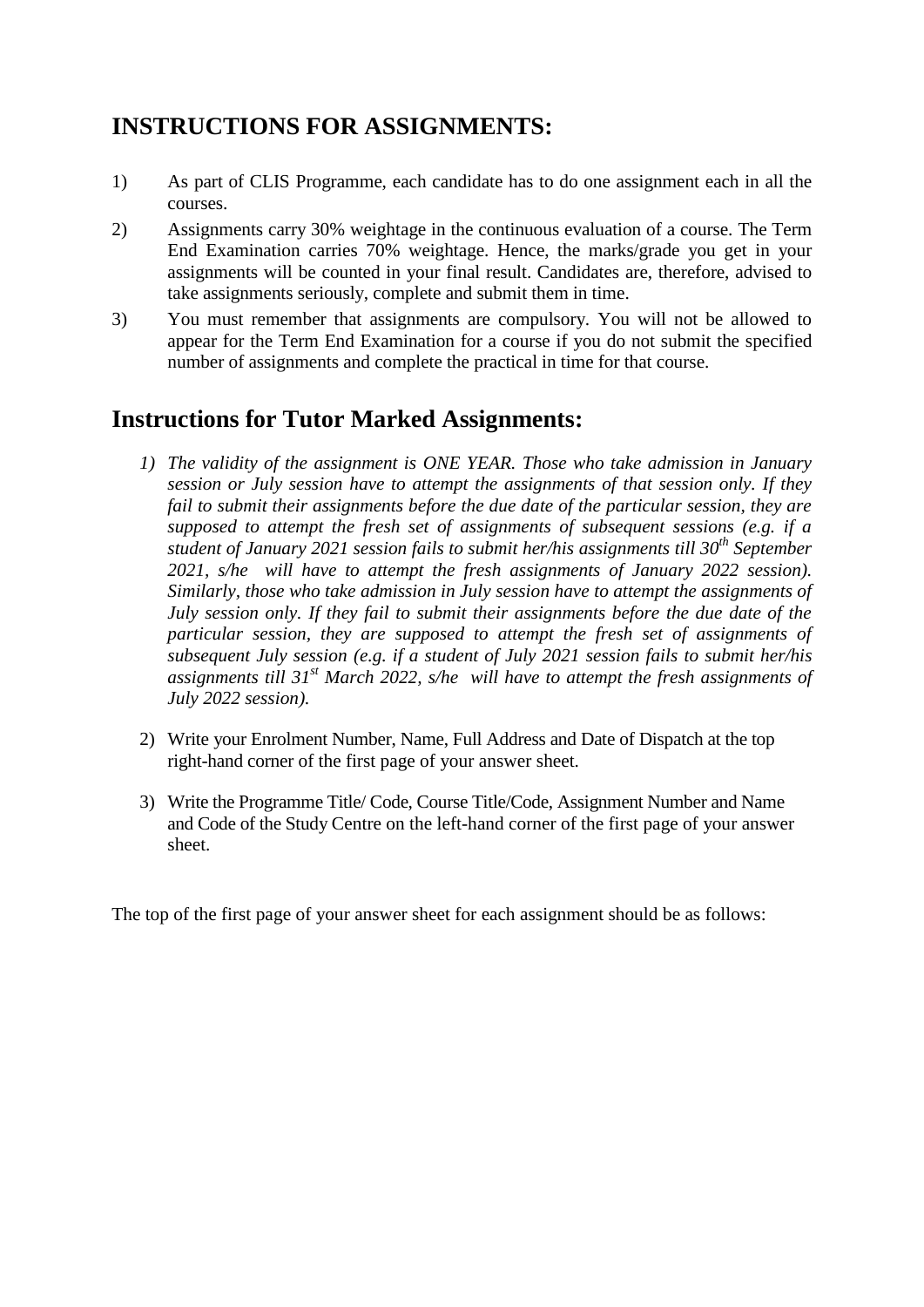| (Place) |      |  |
|---------|------|--|
|         | Date |  |

- 4) Your answer sheet should be complete in all respects. Make sure you have answered all the questions in an assignment before you submit them. Incomplete answer sheets will bring you poor grades/marks.
- 5) Do not just reproduce your answers from the units. If you reproduce from units, you will get a Zero.
- 6) Do not copy from the response sheets of other students. If copying is noticed, the assignments of such students will be rejected.
- 7) Typed and computer print assignment are not permissible.
- 8) Use only fullscape size paper for you answer, ordinary writing paper, neither too thick nor too thin will do.
- 9) Leave 3" margin on the left and atlest 4 lines in between each answer in an assignment. This will enable your Counsellor to write useful comments in appropriate places. Write question number with each answer.
- 10) The evaluated assignment will be returned to you by the Coordinator of your Study Centre. This will also include a copy of assignment sheet containing global comments of the evaluator on your performance in the assignment. This will enable you to improve in your future assignments as well as the Term End Examinations.
- 11) The Tutor Marked Assignments should be sent to the Coordinator of the Study Centre allotted to you.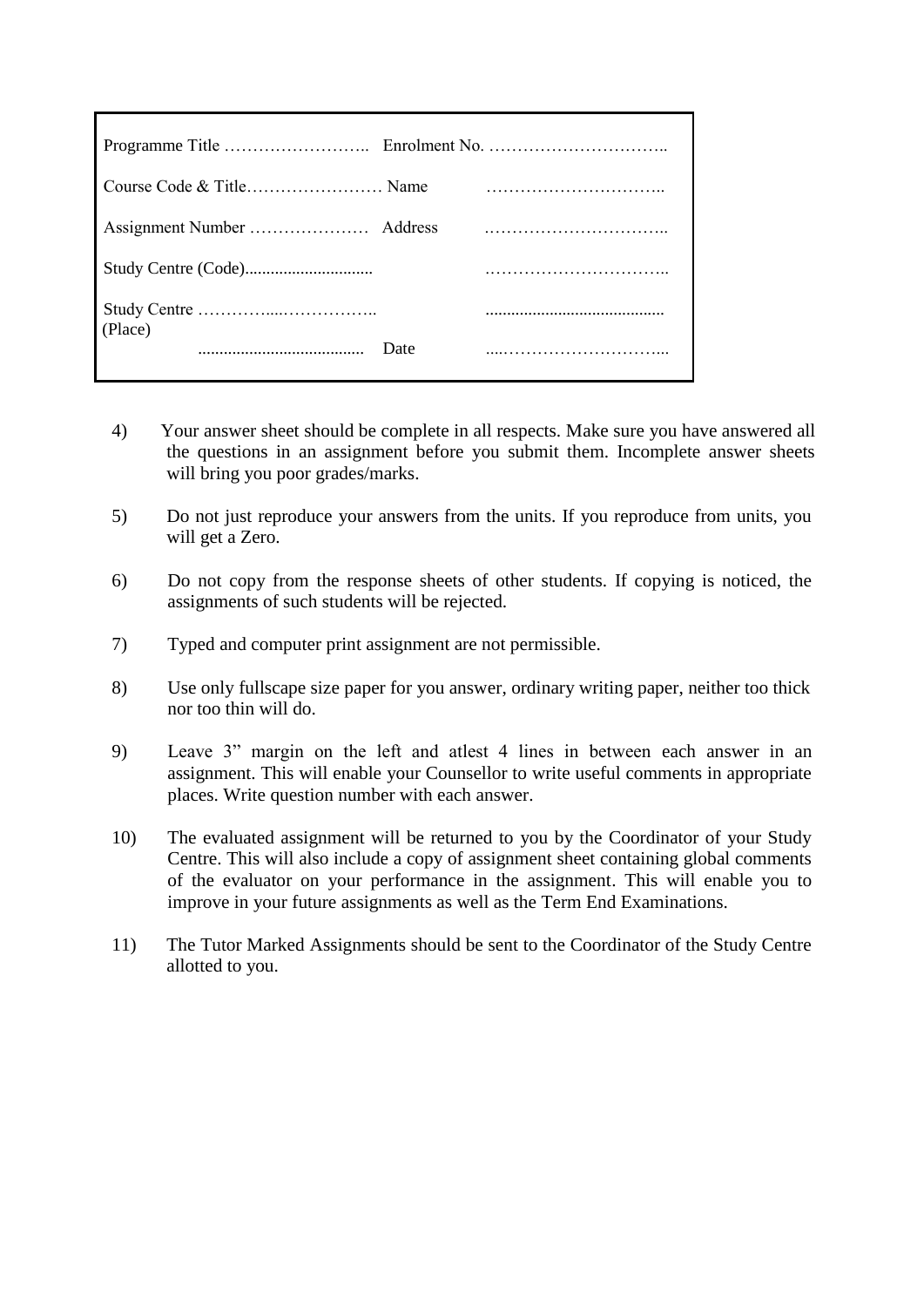#### **BLII-011: Libraries: An Introduction**

#### **Assignment**

**Coverage: Coverage: Course Code: BLII-011 Course: Libraries: An Introduction**

 **Assignment Code: AST/TMA/Jan.2022-Jul.2022 Units: 1-8 Total Marks: 50**

#### **Part-1: Answer all questions in about 300 words. All questions carry equal marks**

- 1. What do you understand by society? Explain the role of libraries in society (5)
- 2. Explain the different types of libraries and their functions. (5)
- 3. Describe the role of academic libraries. (5)
- 4. Explain the different roles and responsibilities of specialist in library. (5)
- 5. Explain the information technology (IT) competencies needed for library staff. (5)
- 6. Define professional. Identify the difference between professional and paraprofessional librarians (5)
- 7. What is acquisition? Explain the different methods of acquisition (5)
- 8. Define library records. Explain the need for records and the different kinds of library records. (5).

#### **Part-11: Write short notes in about 100 words. All questions carry equal marks.**

- 1. Library maintenance (2)
- 2. Virtual library (2)
- 3. Readers service (2)
- 4. Technical processing(2)
- 5. Need for weeding (2)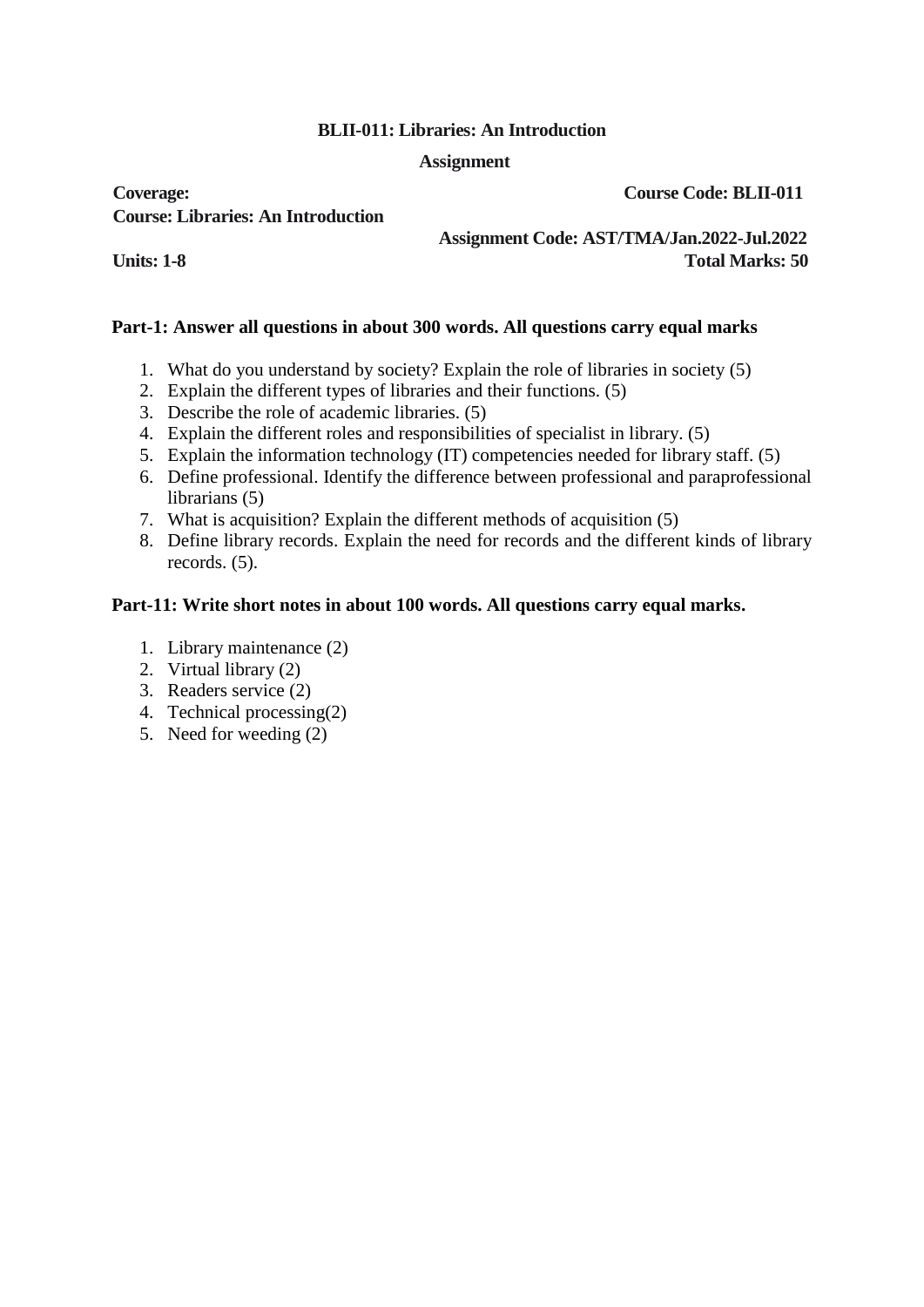# **BLII-012: Document Processing and Organisation**

Assignment

**Course: Document Processing and Organisation** 

 **Assignment Code: AST/TMA/Jan.2022-July 2022**

**Units: 1-6** Total Marks: 50

#### **Note: Answer all questions.**

*1)* Classify **ANY 10** (out of 12 given titles) of the following titles using Dewey Decimal

Classification (19th edition). **10x2=20 marks**

- (1) Study and teaching of Constitutional law.
- (2) Journal of Mathematics.
- (3) Political condition in Haryana.
- (4) Dictionary of Sanskrit language.
- (5) Customs of dancers.
- (6) Foreign policy of Japan.
- (7) Encyclopaedia of Physical chemistry.
- (8) Human diseases.
- (9) Agriculture.
- (10) Cricket.
- (11) Comparative Psychology.
- (12) Handbook of Public Administration.

2) Catalogue any **two titles** as per AACR-2R. All the added entries are to be provided. The

Answers are to be worked out on paper only, marking out 5"×3" cards. All titles carry equal

Marks. ).  $15x2=30$  marks

#### **Title 1**

#### LINER TOPOLOGICLA SPACES

By

M. L. Ved/S. P. Sethi J. P. Hans/ D. K. Mathur R. L. Sehgal */P. D. Gupta*

**Other Information: Call No. B316 K3K** Accession No. 4568, Size 23x12 cm, ISBN 971-12340-12

P. D. Gupta is Principal author

Series in Higher Mathematics, edited by S K Jain, 8

**Coverage: Course Code: BLII-012**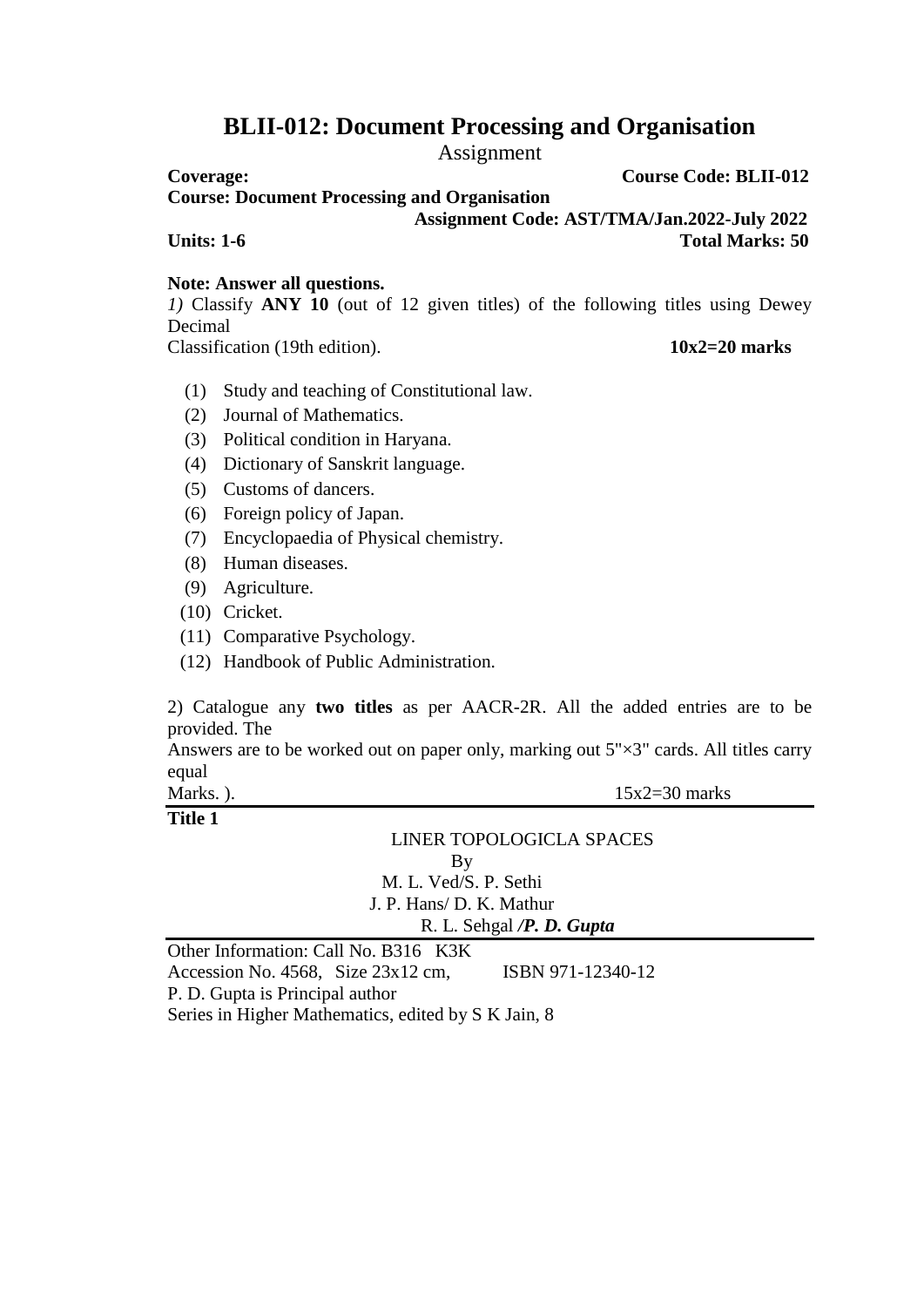#### **Title: 2**

Proceedings of the Seventh International Conference on Information Services, Held at Huston, March 28-30, 2022 Edited by Winifred B. Linderman Chicago, American Library Association **\_\_\_\_\_\_\_\_\_\_\_\_\_\_\_\_\_\_\_\_\_\_\_\_\_\_\_\_\_\_\_\_\_\_\_\_\_\_\_\_\_\_\_\_\_\_\_\_\_\_\_\_\_\_\_\_\_\_\_\_\_\_\_\_\_\_\_\_\_**

\_\_\_\_\_\_\_\_\_\_\_\_\_\_\_\_\_\_\_\_\_\_\_\_\_\_\_\_\_\_\_\_\_\_\_\_\_\_\_\_\_\_\_\_\_\_\_\_\_\_\_\_\_\_\_\_\_\_\_\_\_\_\_\_\_\_\_\_\_\_\_\_\_\_

| Other Information: |                       |
|--------------------|-----------------------|
| Class No. 025.52   | Pages: x, 1958        |
| Acc. No. 24012     | Size: 23 cm. X 16 cm. |
| Copy right 1966    |                       |

#### **Title: 3**

World Agro Globe

Scale 1:20,860,000

Orthographic Projection

New York

Rand Mcnally, C1976

\_\_\_\_\_\_\_\_\_\_\_\_\_\_\_\_\_\_\_\_\_\_\_\_\_\_\_\_\_\_\_\_\_\_\_\_\_\_\_\_\_\_\_\_\_\_\_\_\_\_\_\_\_\_\_\_\_\_\_\_\_\_\_\_\_\_\_\_

\_\_\_\_\_\_\_\_\_\_\_\_\_\_\_\_\_\_\_\_\_\_\_\_\_\_\_\_\_\_\_\_\_\_\_\_\_\_\_\_\_\_\_\_\_\_\_\_\_\_\_\_\_\_\_\_\_\_\_\_\_\_\_\_\_\_\_

Other Information:

Call No.912, G67 Acc No.1001

Colour Globe, mounted on brass stand, 30 cm. diameter. 8 cm x 5 cm

Accompanying material: 1 manual, v, 10p.

Series: Randmark World Agro Globe Series, No.2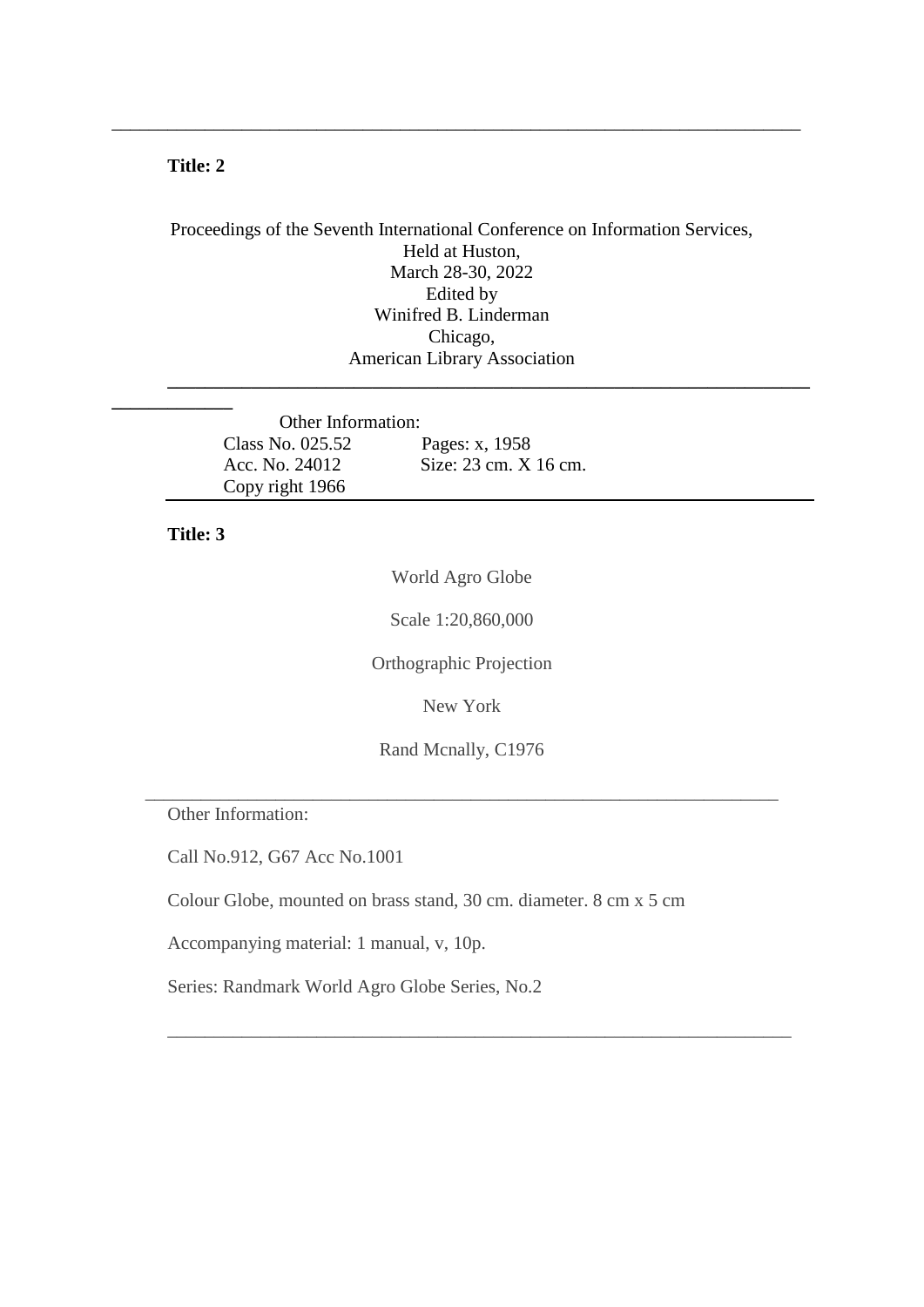#### **BLII-013: Information Sources and Library Services**

#### **Assignment**

| <b>Coverage:</b>                                    | <b>Course Code: BLII-013</b>                |
|-----------------------------------------------------|---------------------------------------------|
| <b>Course: Document Processing and Organisation</b> |                                             |
|                                                     | Assignment Code: AST/TMA/Jan.2022-July 2022 |
| <b>Units: 1-6</b>                                   | <b>Total Marks: 50</b>                      |

Note: Answer all questions. All questions carry equal marks.

1) Please visit a library website and collect following information about the library and write in the space given below:

| i.)<br>Library_  |       | Name       | of | the |
|------------------|-------|------------|----|-----|
| ii.)<br>Library  | Type  |            | of | the |
| iii.)<br>library | Write | <b>URL</b> | of | the |

iv.) List of at least ten e-resources subscribed by the Library.

2) Give the full bibliographic description of any five Reference sources which are available online.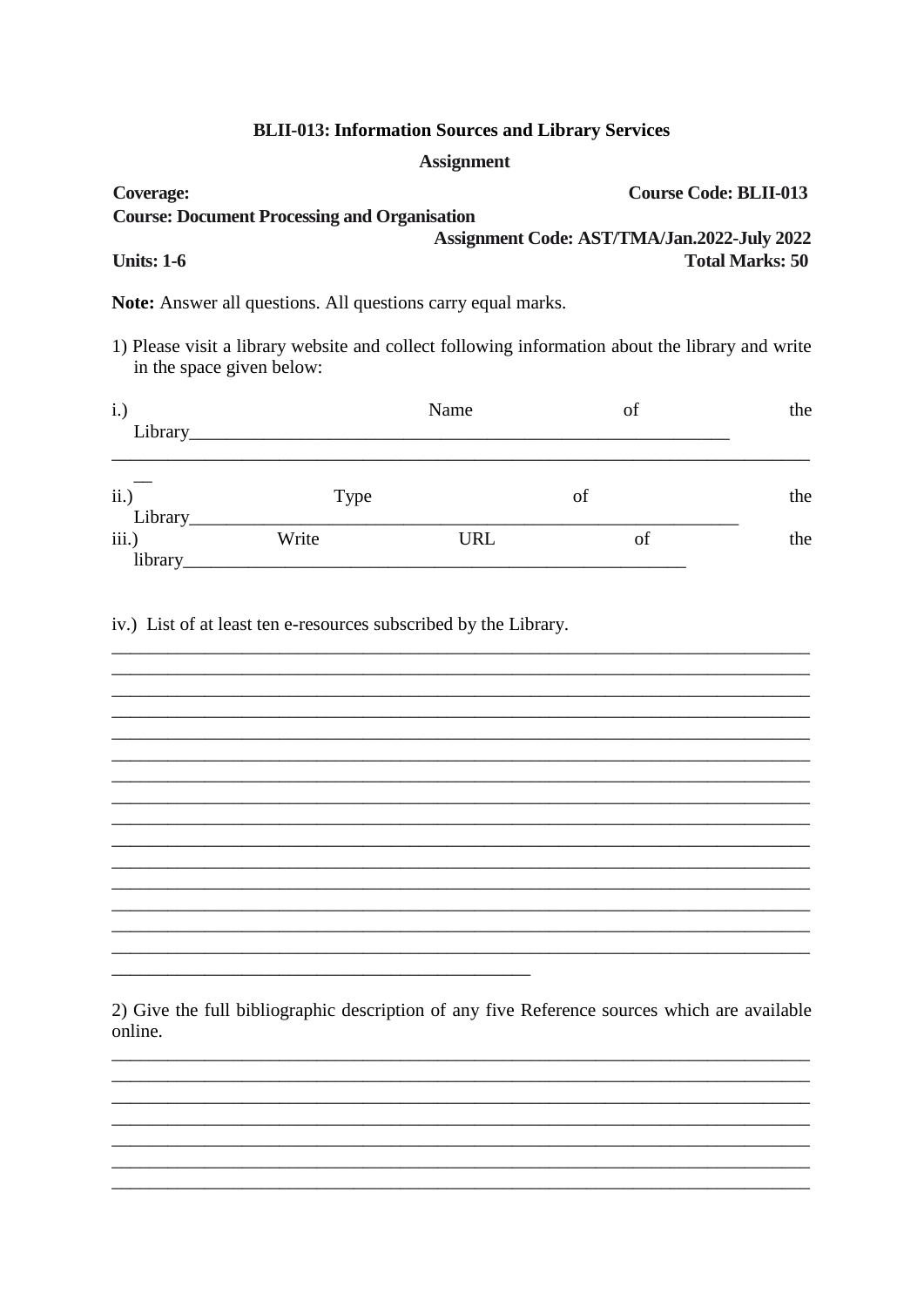3) Visit the website of any five LIS Journals which are available in open access. Write down their titles, year of publication, volume numbers, issue numbers, publication frequency and name of the publishers. List the contents of the current issue of each.

4) Visit the websites of any five National Newspapers and find out the services provided by them.

5) Visit the website of DOAB and write the full bibliographic description of any five ebooks.